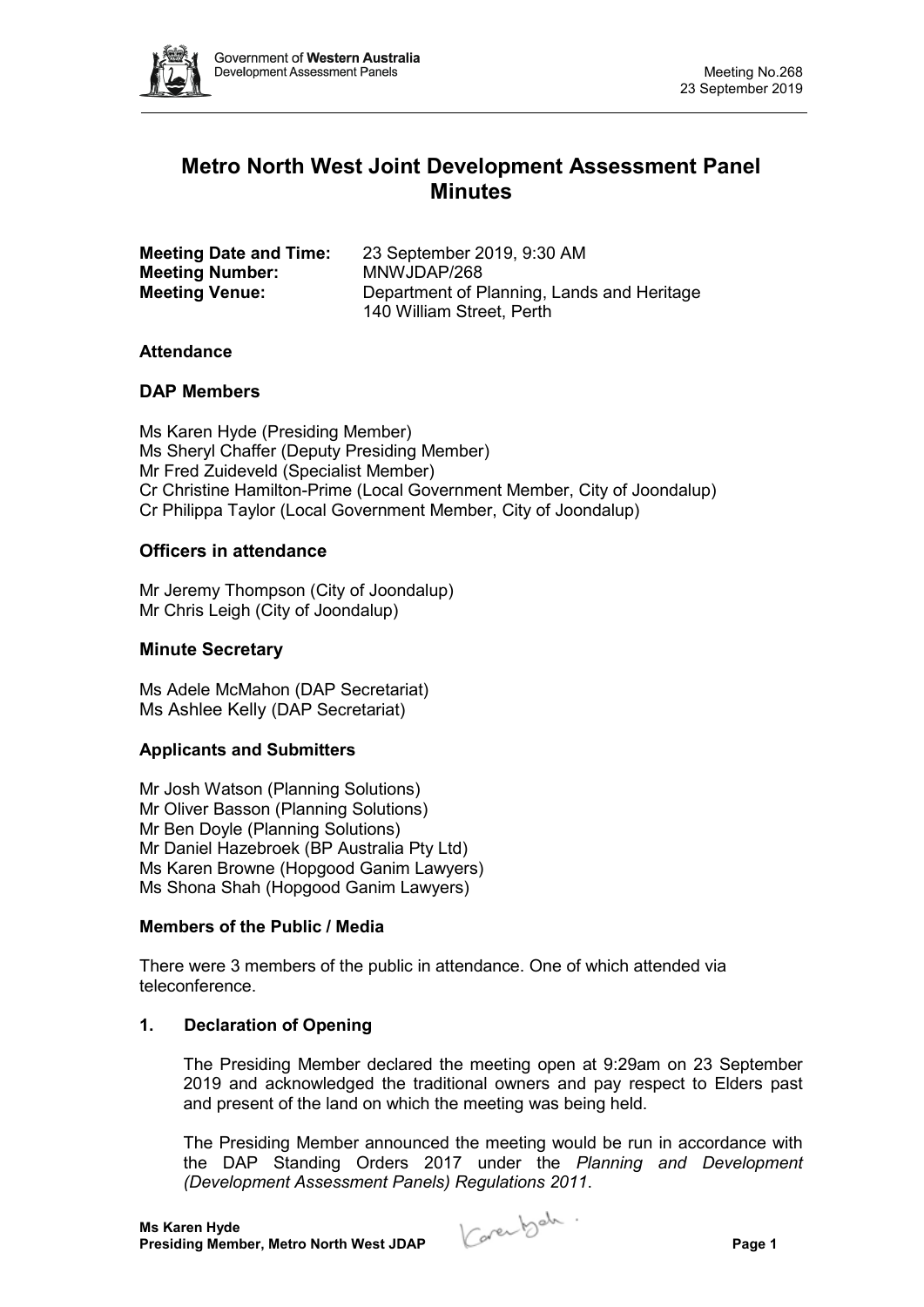

The Presiding Member advised that in accordance with Section 5.16 of the DAP Standing Orders 2017 which states *'A person must not use any electronic, visual or audio recording device or instrument to record the proceedings of the DAP meeting unless the Presiding Member has given permission to do so.',* the meeting would not be recorded.

The Presiding Member advised that panel members may refer to technical devices, such as phones and laptops, throughout the meeting to assist them in considering the information before them.

# **2. Apologies**

Nil

#### **3. Members on Leave of Absence**

Nil

#### **4. Noting of Minutes**

DAP members noted that signed minutes of previous meetings are available on the [DAP website.](https://www.dplh.wa.gov.au/about/development-assessment-panels/daps-agendas-and-minutes)

#### **5. Declaration of Due Consideration**

All members declared that they had duly considered the documents.

#### **6. Disclosure of Interests**

DAP Member, Mr Fred Zuideveld, declared an impartiality interest in item 8.1. Fred was employed in 2006 - 2009 by Australian Development Consultants, who were acting on behalf of BP, as owners of the subject land, to prepare schematic designs for a 5-storey mixed use development. This design was in support of a structure plan application for the rezoning of the site. Mr Zuideveld is not currently employed, directly or indirectly in connection with the subject site

In accordance with section 6.2 and 6.3 of the DAP Standing Orders 2017, the Presiding Member determined that the member listed above, who had disclosed an Impartiality interest, was permitted to participate in the discussion and voting on the item.

# **7. Deputations and Presentations**

- **7.1** Mr Ben Doyle (Planning Solutions) addressed the DAP in support of the application at 8.1 and responded to questions from the panel.
- **7.2** Ms Karen Browne (Hopgood Ganim Lawyers) addressed the DAP in support of the application at 8.1.

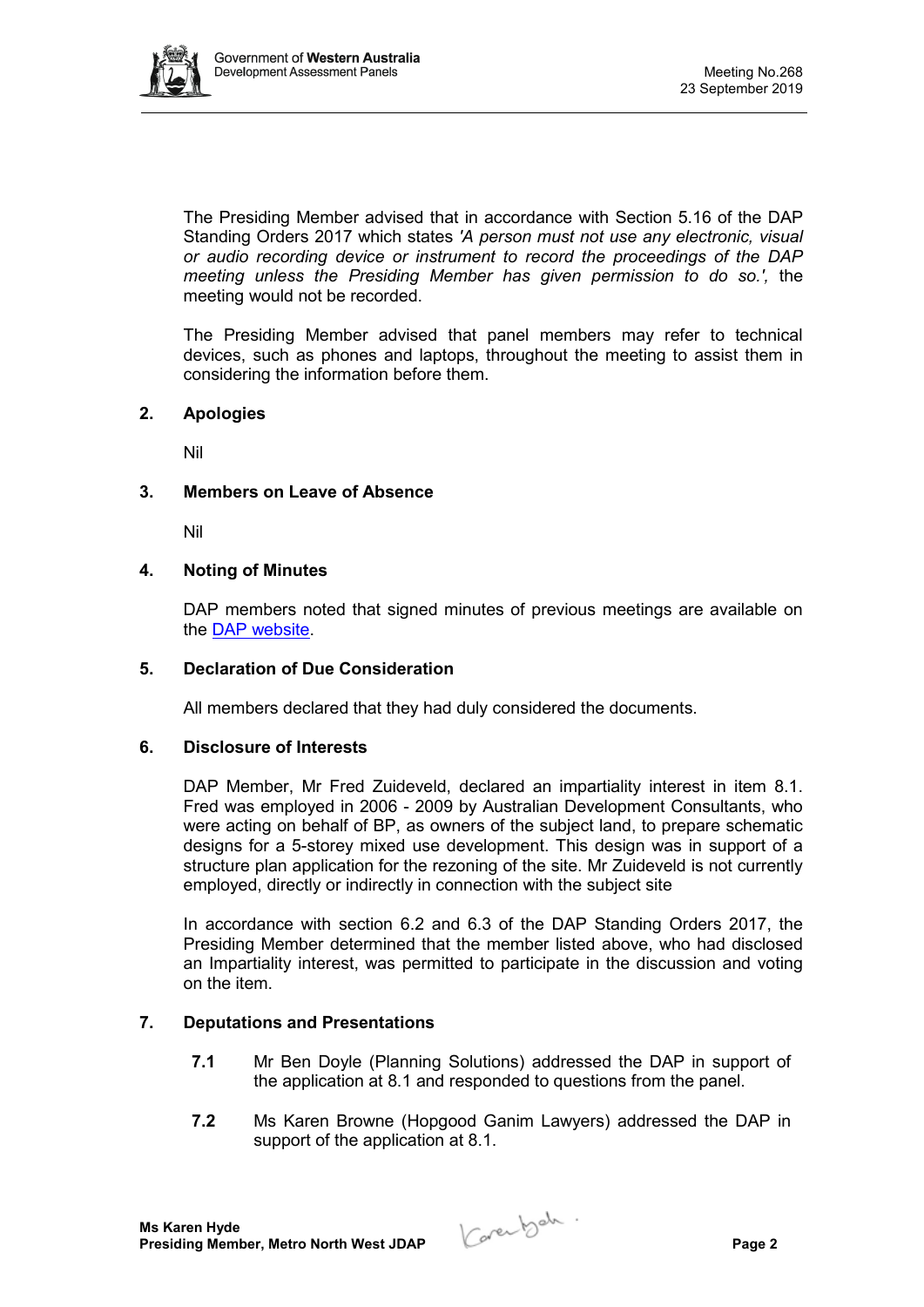

- **7.3** Mr Daniel Hazebroek (BP Australia Pty Ltd) addressed the DAP in support of the application at 8.1 and responded to questions from the panel.
- **7.4** Mr Josh Watson (Planning Solutions) addressed the DAP in support of the application at 8.1 responded to questions from the panel.
- **7.5** City of Joondalup Officers addressed the DAP in relation to the application at Item 8.1 and responded to questions from the panel.

# **8. Form 1 – Responsible Authority Reports – DAP Application**

| 8.1 | <b>Property Location:</b>              | Lot 153 (128) West Coast Drive and Lot 154 (1)                         |
|-----|----------------------------------------|------------------------------------------------------------------------|
|     | <b>Development Description:</b>        | Raleigh Road, Sorrento<br>Redevelopment of existing BP service station |
|     |                                        | with associated access, signage, landscaping<br>and parking            |
|     | Applicant:                             | <b>Planning Solutions</b>                                              |
|     | Owner:                                 | <b>BP Australia Pty Ltd</b>                                            |
|     | Responsible Authority:<br>DAP File No: | City of Joondalup<br>DAP/19/01628                                      |
|     |                                        |                                                                        |

# **REPORT RECOMMENDATION**

# **Moved by: NIL <b>Seconded by: NIL Seconded by: NIL**

That the Metro North-West JDAP resolves to:

**Refuse** DAP Application reference DAP/19/01628 and accompanying plans (Attachment 2) in accordance with Clause 68 of Schedule 2 (Deemed Provisions) of the *Planning and Development (Local Planning Schemes) Regulations 2015*, and the provisions of the City of Joondalup *Local Planning Scheme No. 3*, and pursuant to clause 24(1) and 26 of the *Metropolitan Region Scheme* for the following reasons:

- 1. In accordance with Schedule 2, clause 67 (h) of the *Planning and Development (Local Planning Scheme) Regulations 2015,* the proposed development does not meet the requirements of the *Sorrento Activity Centre Plan* as:
	- a. The proposed development does not meet the minimum development standards and therefore does not achieve the intent of providing a consistent built form outcome within the activity centre.
	- b. The retention of the vehicle access point to West Coast Drive, lack of active building frontage to the street and visibility of car parking to the street does not enhance the public realm and pedestrian environment.
	- c. The lack of landscaping along the northern boundary does not provide an appropriate buffer between the commercial development and adjoining residential property to the north.

# **The Report Recommendation LAPSED for want of a mover and a seconder.**

# **PROCEDURAL MOTION**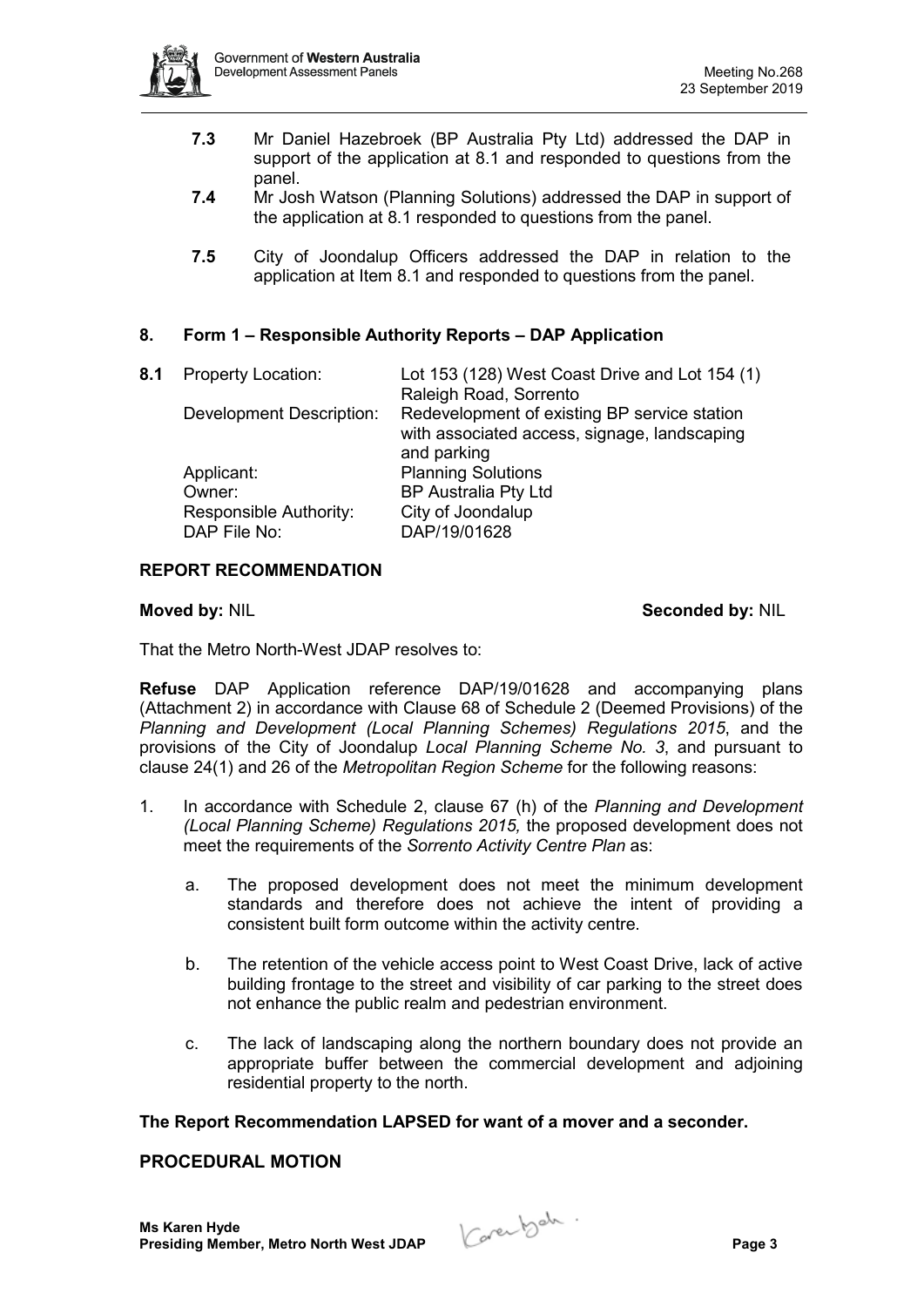

**Moved by:** Ms Sheryl Chaffer **Seconded by:** Cr Christine Hamilton-Prime

That the consideration of DAP Application DAP/19/01628 be deferred until 15 November 2019, in accordance with section 5.10.1a of the DAP Standing Orders 2017, for the following reasons:

- 1) To enable the applicant to submit revised plans that;
	- a) Adequately address the development standards and intent of the Sorrento Activity Centre Plan in particular, by providing a more consistent built form;
	- b) Enhances the public realm and pedestrian environment by providing a wider active building frontage or frame to the street and softens the visibility of cars parked on the site;
	- c) Provides landscaping along the northern boundary as a buffer between the commercial development and adjoining residential property to the east (lot 155) and to create a more notable landmark feature at the corner of West Coast Drive and Raleigh Road; and
	- d) Consideration of the location of the disabled parking bays.
- 2) To enable the applicant to consult with the owner of the adjacent commercial land with a view to consider formalising shared access arrangement; and
- 3) To enable the responsible authority to prepare a revised RAR following receipt and assessment of the submitted revised plans referred to above.

# **The Procedural Motion was put and CARRIED UNANIMOUSLY.**

**REASON:** As outlined in the procedural motion above.

# **9. Form 2 – Responsible Authority Reports – Amending or cancelling DAP development approval**

Nil

# **10. Appeals to the State Administrative Tribunal**

The Presiding Member noted the following State Administrative Tribunal Application

| <b>Current Applications</b> |                             |                                           |  |  |
|-----------------------------|-----------------------------|-------------------------------------------|--|--|
| <b>LG Name</b>              | <b>Property Location</b>    | <b>Application Description</b>            |  |  |
| City of                     | Lot 96 & 97 (9 & 11)        | 13 Multiple Dwellings                     |  |  |
| Joondalup                   | Davallia Road, Duncraig     |                                           |  |  |
| City of                     | Lot 104 & 105 (8 & 10)      | 3 Levels, 16 Apartments, Multiple         |  |  |
| Joondalup                   | Brechin Court, Duncraig     | <b>Dwellings</b>                          |  |  |
| City of Stirling            | Lot 101 (191) Balcatta      | <b>Extension to the Existing Bunnings</b> |  |  |
|                             | Road, Balcatta              | Warehouse                                 |  |  |
| City of Stirling            | Lot 90 (38) Geneff Street & | <b>Multiple Dwelling Development</b>      |  |  |
|                             | Lot 89 (59) Hertha Road,    |                                           |  |  |
|                             | Innaloo                     |                                           |  |  |

# **11. General Business / Meeting Close**

The Presiding Member announced that in accordance with Section 7.3 of the DAP